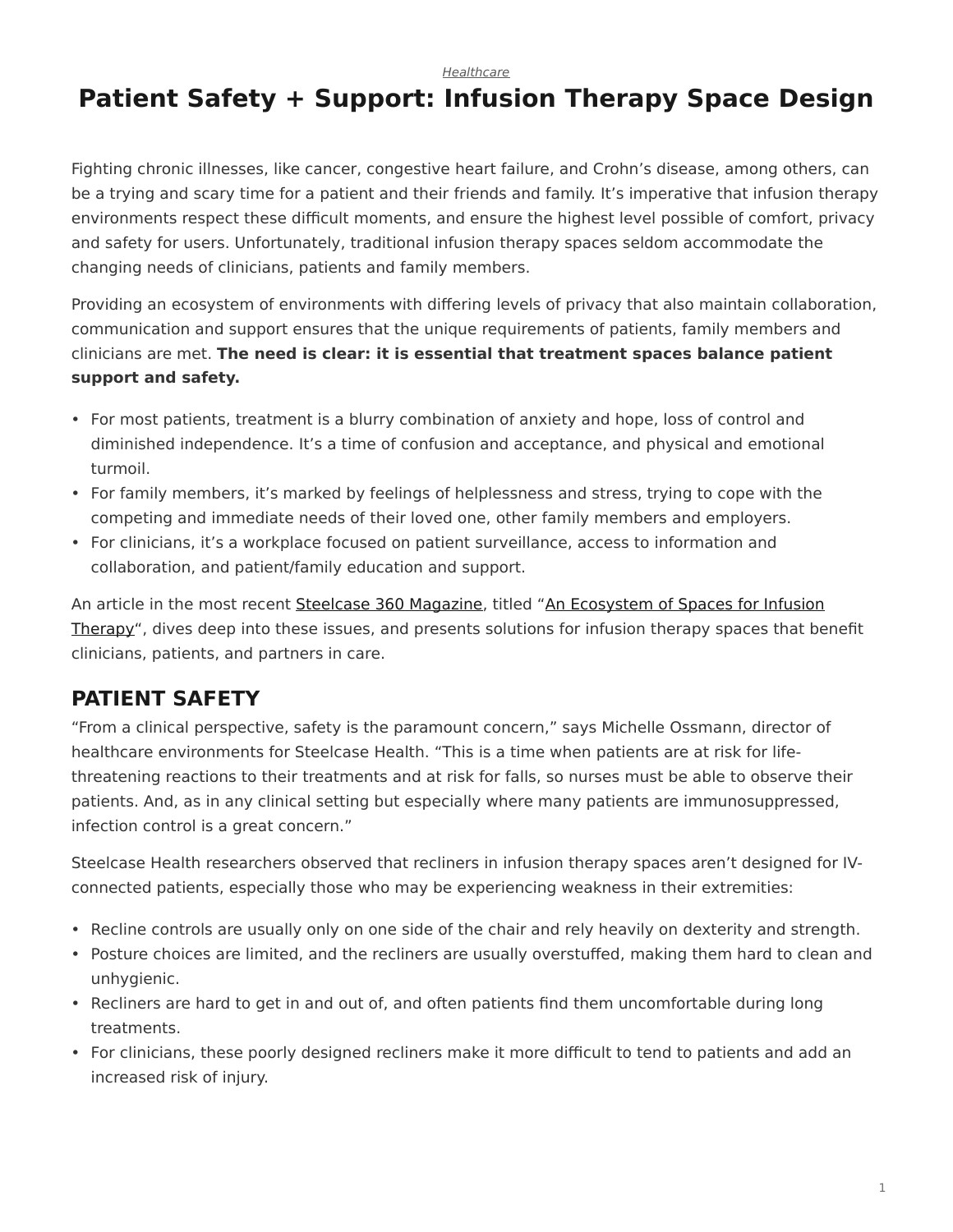"Giving patients control over their posture and physical comfort helps them maintain some independence and helps keep them safe," Ossmann added. Safety extends well beyond infection control and safe equipment use, it's also critical that spaces be designed with clear sight lines between clinicians and patients. Medicine must be administered with great precision, and visual monitoring is imperative to check for side effects. That sense of safety incumbent in a well-designed space can be a great comfort for patients and their families.

## **PATIENT SUPPORT**

Family members and friends often accompany patients to appointments, and provide essential emotional support. However, many waiting room and treatment area designs imply that family members are an imposition, lacking simple conveniences like comfortable seating, storage for personal items or outlets to charge electronic devices. These environments must support family and friends, so that they can carry on their vital role of supporting the patients.

This includes allowing them a place to rest and recharge. Many appointments are early morning, and current spaces rarely are adequate in providing a place for caregivers to rest.

[Read the full article](https://www.steelcase.com/insights/articles/ecosystem-spaces-infusion-therapy/) for advice on how to design infusion therapy spaces optimized for people, place and technology.

## **Featured Products**

| +About Steelcase<br>+Customer Care |
|------------------------------------|
|                                    |
|                                    |
| +Legal Notices                     |
| +Connect With Us                   |
| +Contact Us                        |
| <b>Steelcase</b>                   |
|                                    |